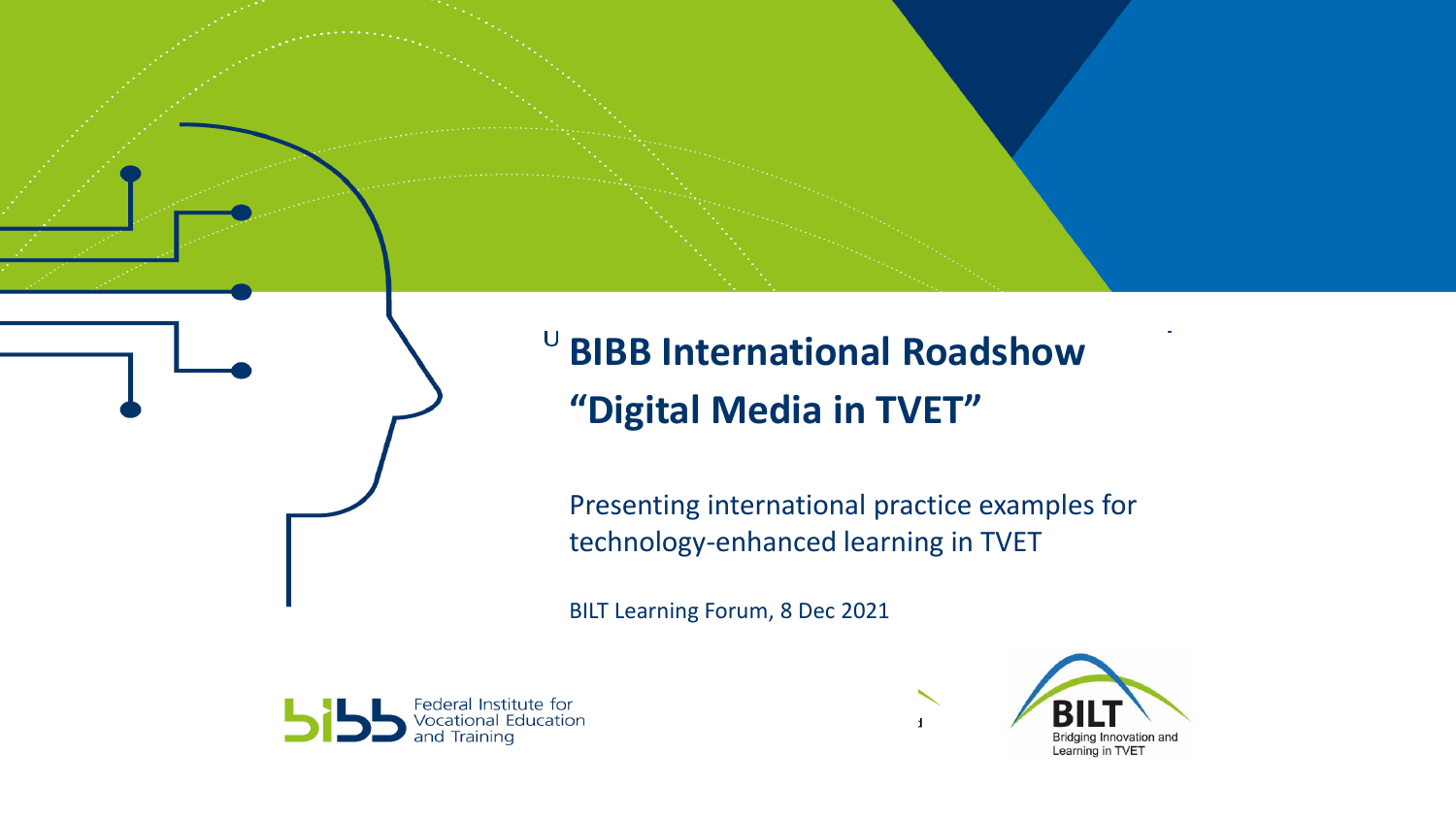<u>ے زرگ</u> **TOPICS How can TECHNOLOGY** GOALS **digital technologies make a difference for TVET?**   $\begin{picture}(120,10) \put(0,0){\line(1,0){155}} \put(15,0){\line(1,0){155}} \put(15,0){\line(1,0){155}} \put(15,0){\line(1,0){155}} \put(15,0){\line(1,0){155}} \put(15,0){\line(1,0){155}} \put(15,0){\line(1,0){155}} \put(15,0){\line(1,0){155}} \put(15,0){\line(1,0){155}} \put(15,0){\line(1,0){155}} \put(15,0){\line(1,0){155}}$ CHALLENGES IMPLEMENTATION**BENEFITS**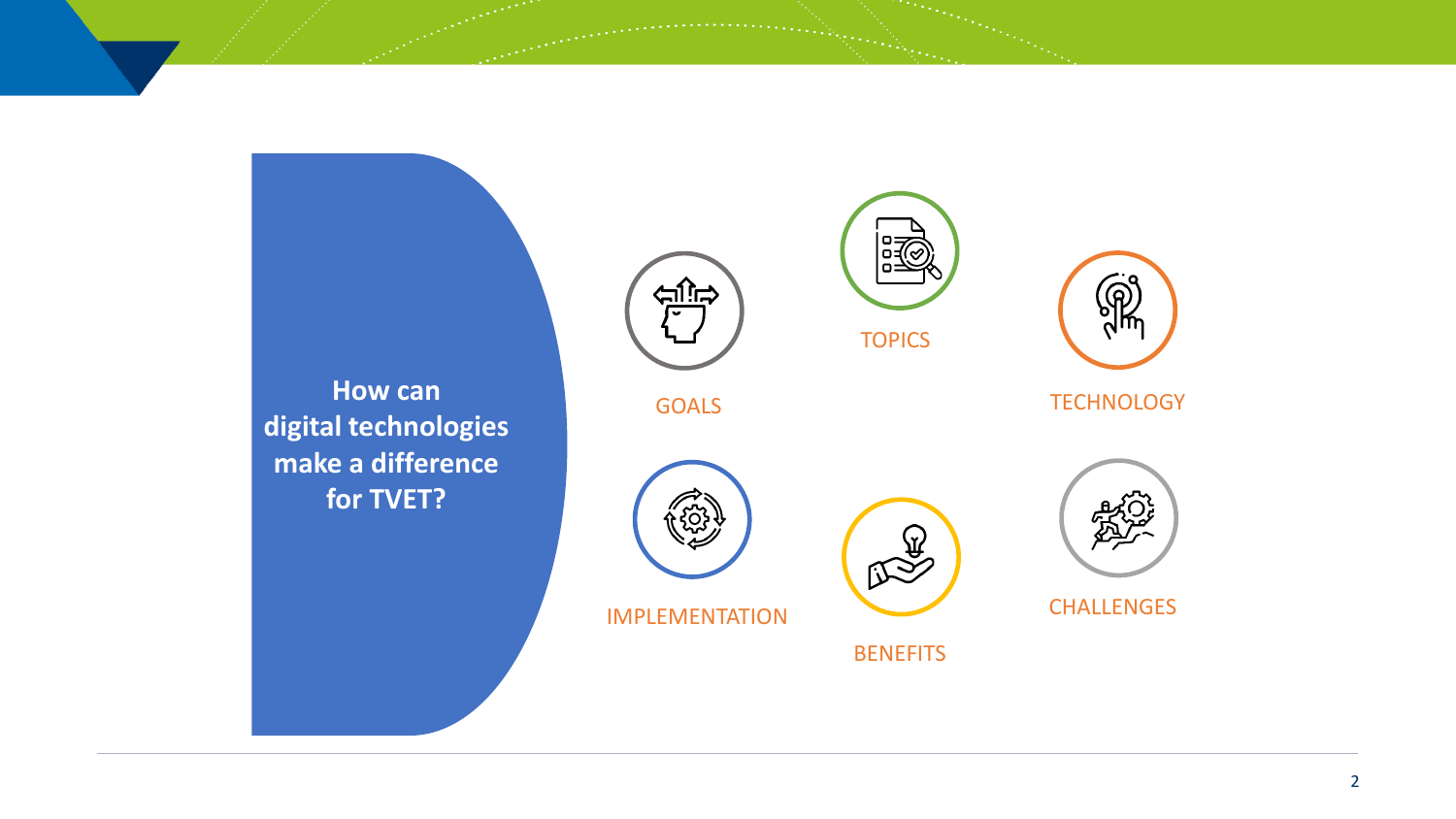## • **1 st edition BIBB International Roadshow 2019**

**Fall Prevention Exercise Game for the Elderly** – Project-based Learning, VTC Hong Kong, China



**HABi Occupational Health & Safety Gaming Application**, Game-based Learning, Mongolian Builder's Federation & GIZ Mongolia



**TESDA Online Program**, Learning Management System TESDA Philippines



**Social Virtual Learning (SVL),** Self-directed Learning in AR/VR, University of Wuppertal & ZFA, Germany

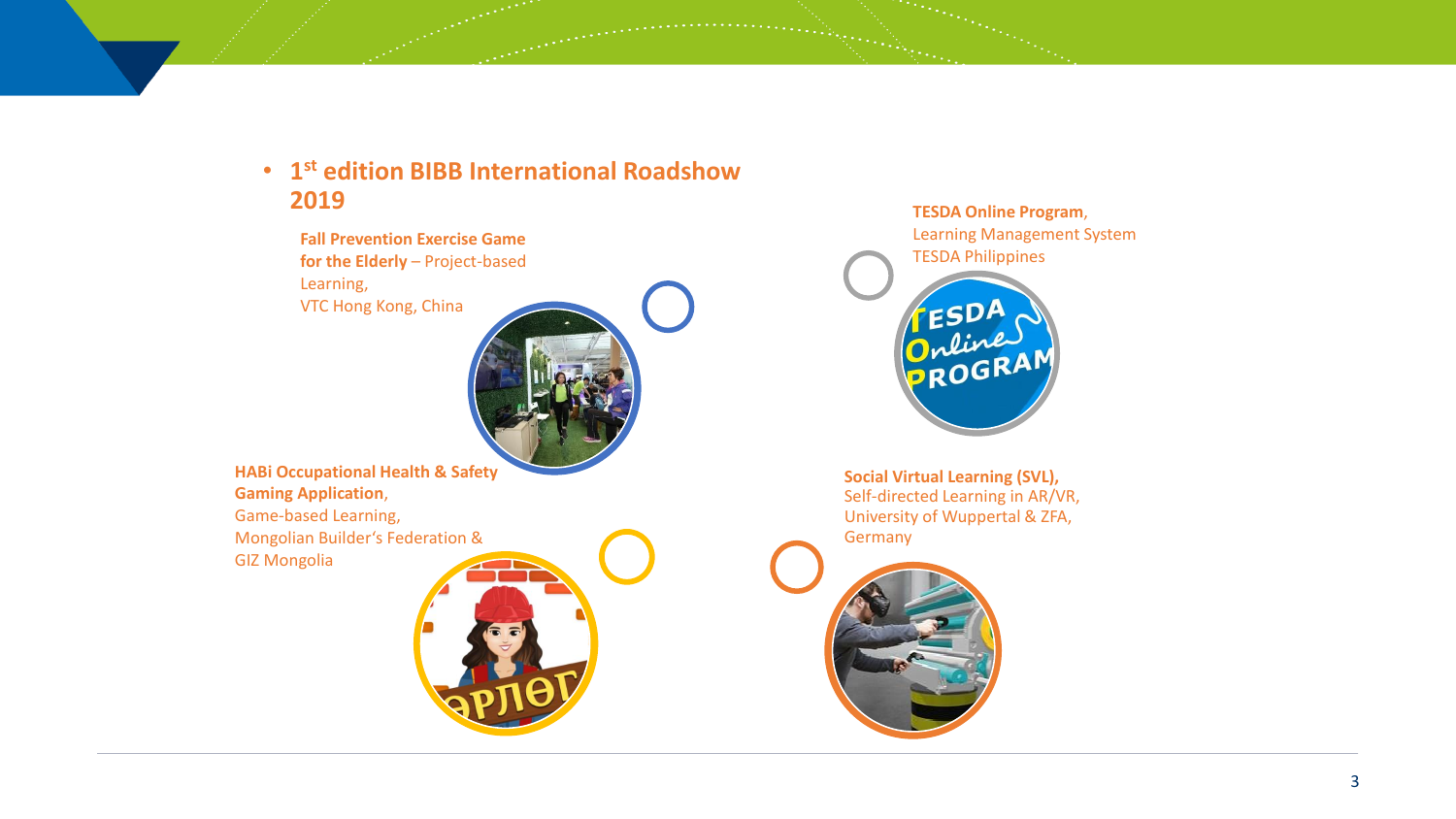• **2 nd edition BIBB International Roadshow 2021**

**VAR Learning in Lift Repair & Maintenance** George Lau VTC Hong Kong, China



**Realizing a goal-oriented use of ICT in TVET**

**iVideo.education – A Hypervideo Platform for VET** Francesca Amenduni SFUVET, Switzerland



**A Virtual Training Environment for Electricians,**  Harald Fleischmann, FOSH, South Africa